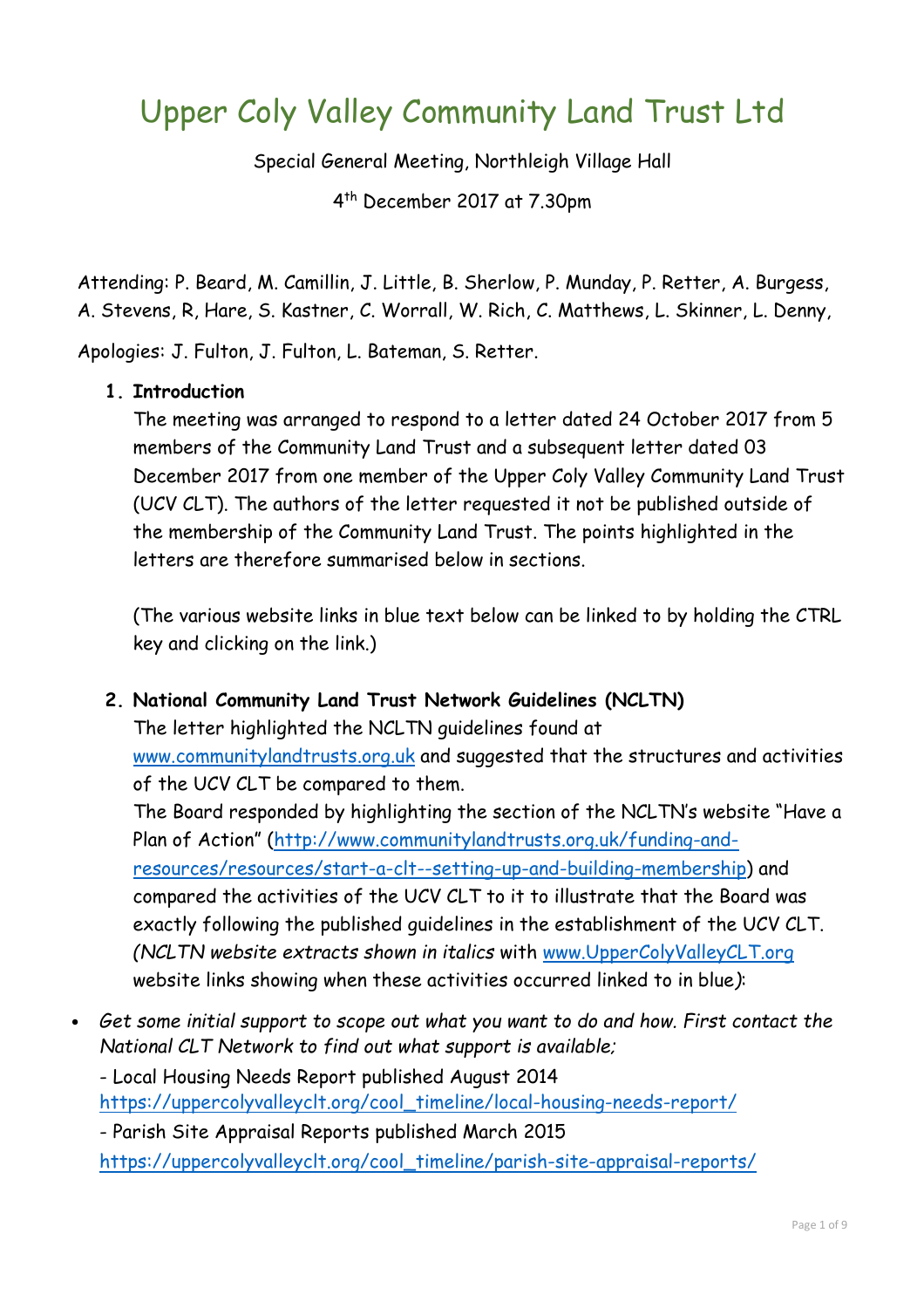• *Hold a public meeting to inform the wider community of your plans, gain their agreement to go ahead, and ask for people to volunteer and join you;*  - Public Meeting held November 2015

https://uppercolyvalleyclt.org/cool\_timeline/explaining-how-a-community-land-trustwill-work/

• *Plan meetings or establish working groups to look at specific tasks. This could be establishing the CLT's legal structure, looking for sites, and collecting evidence of housing need;* 

- Ten Steering Group meetings were held between July 2016 and May 2017 https://uppercolyvalleyclt.org/project-timeline/

• *Open a bank account and start raising funds. See the Funding section on sources of funding.* 

- UCV CLT formally set up in May 2017 allowing a bank account to be opened and the Founding Board of the UCV CLT to be established

https://uppercolyvalleyclt.org/cool\_timeline/clt-board-meeting-founding-boardappointed/

• *Get the word out about your plans via articles in the local press or newsletter. -* Articles in *The Link* local magazine and/or notices on the Parish noticeboards were distributed in November 2015, December 2016, January 2017, July 2017 and November 2017 regarding the activities of the UCV CLT.

BS, PM, CM noted that they don't always get a copy of *The Link* magazine.

# **3. Building Membership and Support**

The Members' letter particularly noted the section of the NCLTN website regarding Building Membership and Support and suggested that the UCV CLT was not a community venture. The letter also criticised that the wider community had no access to information regarding the project.

The Board responded by noting that www.UpperColyValleyCLT.org had been built and published in November 2017 giving a comprehensive background to the activities of the UCV CLT to date. The Board impressed upon the meeting that there was no intention to conceal any aspects of the UCV CLT from the wider community and that they were actively seeking to increase membership.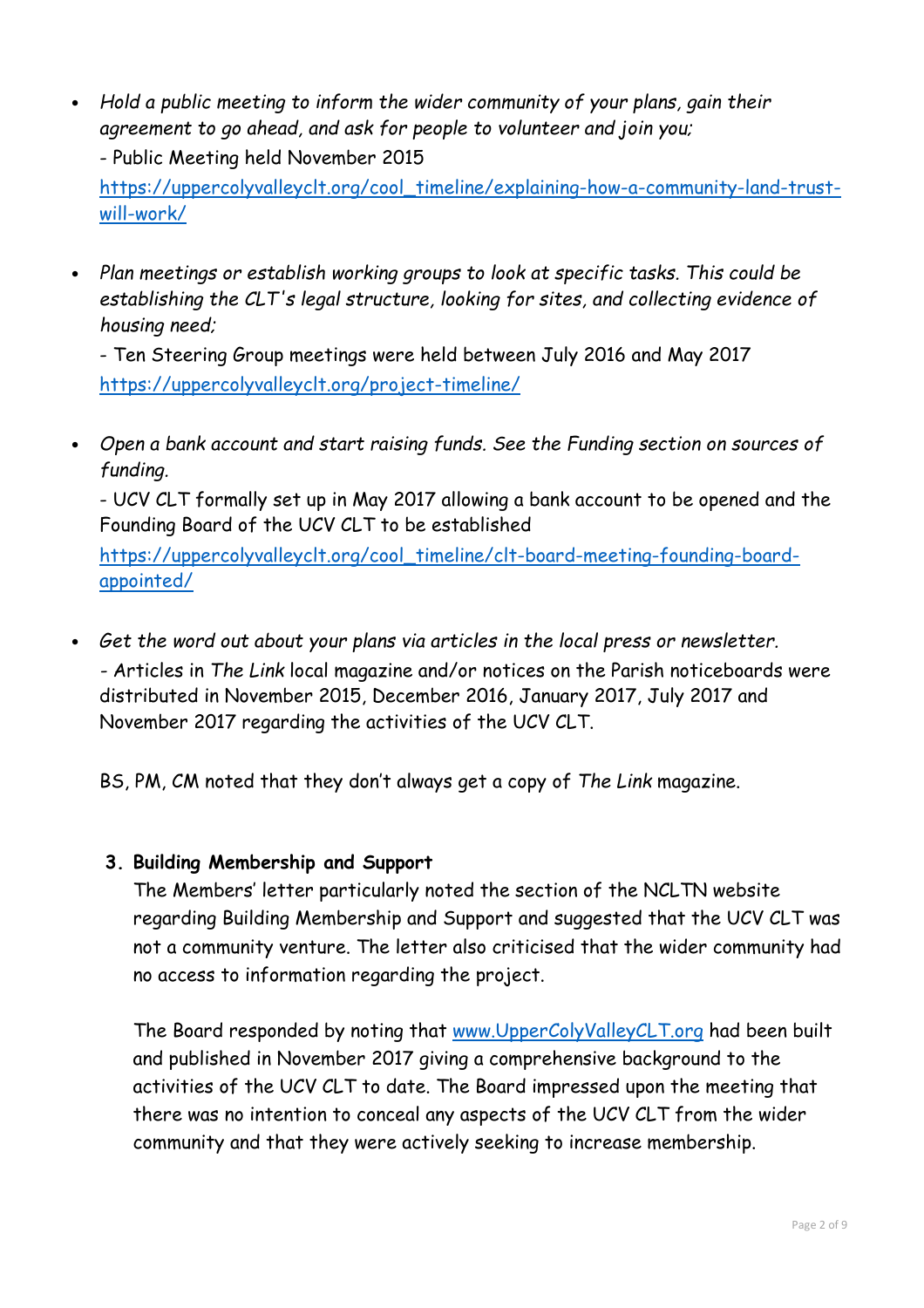The Board highlighted an extract from the NCLTN's website that notes that community support is imperative, especially if a Planning Application is to be successful.

http://www.communitylandtrusts.org.uk/funding-and-resources/resources/starta-clt--setting-up-and-building-membership

The Board also noted that as the Planning application would be made under the Council's Exemption site strategies as outlined in the local plan under Strategies 27 and 35 which specifically state that Communities will need to "promote community led development (for example Community Land Trusts) justifying how and why, in a local context, the development will promote the objectives of sustainable development."

http://eastdevon.gov.uk/media/1772841/local-plan-final-adopted-plan-2016.pdf The Board concluded that it was their intention to increase membership and noted that since the letter was written the 18 members had increased to 25 and that it was the board's intention to increase membership further.

# **4. Business Planning**

The members' letter suggested that there was no evidence of a business plan and referred to the NCLTN's website.

http://www.communitylandtrusts.org.uk/funding-and-resources/resources/starta-clt--business-planning-tenure-land-and-planning

The Board responded by highlighting the statement in the extract of the NCLTN's website provided by the members that: *"Before you start writing the business plan though you will need to carry out a feasibility study, often at an early stage, to help clarify how you will deliver your aims, the potential costs of the project, and what issues you may face."* 

The Board noted that the process is at the Feasibility Stage currently, so a Business plan would not yet have been written. In addition, there are two forms of Community Land Trust, one where the organisation develops the project in its entirety itself where it fully funds the project and would therefore require a business plan and one, as the Upper Coly Valley CLT is, where it collaborates with a Housing Association that takes on the full funding responsibility and would therefore develop its own Business Plan. The Board referred the meeting to information contained on the website at:

https://uppercolyvalleyclt.org/2015/11/16/what-types-of-clt-development-arethere/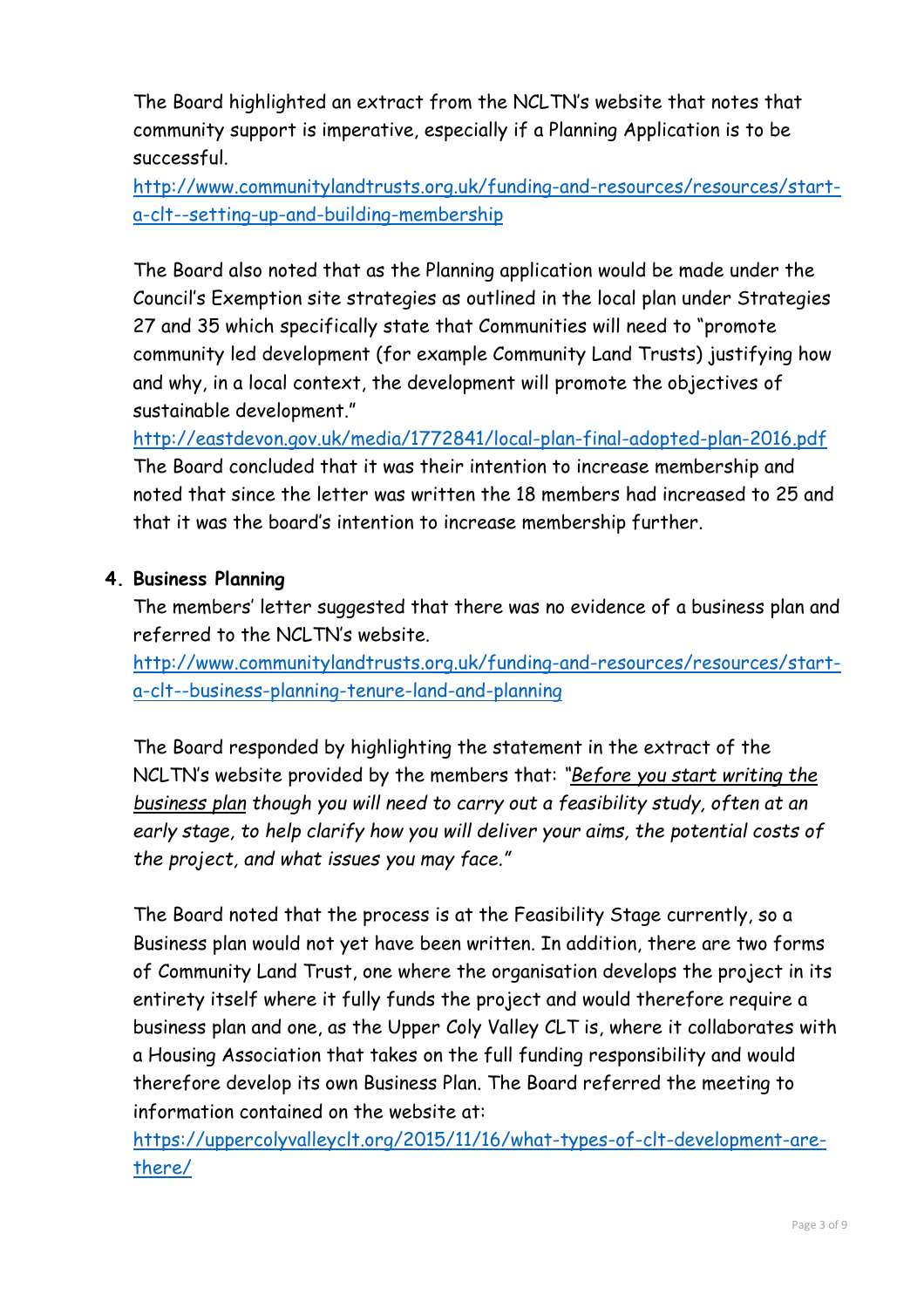The members asked what Teign Housing have done in this area. The Board responded by noting the link to Teign's website on the CLT website.

The members asked if the feasibility studies being undertaken would be shared with members once completed. The Board confirmed this would be the case.

CM noted that meetings should be consultation meetings and not solely informing meetings. The Board agreed.

AB queried the safety and access issues involved with the road in front of the site. The Board responded noting that in both the feasibility stage and as part of the planning stage the roads to and from the site would be considered.

#### **5. Requested Items to be Presented at the Meeting**

The Members' Letter requested that the following items be presented at the meeting: (See bullet pointed bold items with the Board's Reponses indented and links to the www.UpperColyValleyCLT.org in blue:

#### • **The short form membership list**

- This was tabled at the meeting for review by the members.

#### • **Director's roles and responsibilities**

Willy Rich – Chair Richard Hare – Treasurer Lynsey Skinner – Secretary Liam Denny – Communications Arthur Stevens – Board Member Stefanie Kastner-Walmsley – Board Member Jim Little – Board Member Charlie Worrall – Board Member

The members noted that John Reed had resigned as a director due to other commitments and that JL was now a director. The members queried why JL was asked to join as a director. The Board responded that his previous experience with affordable housing and at the Campaign to Protect Rural England was very relevant and helpful to the process.

• **Roles and responsibilities of Wessex Community Assets**  - The Board noted that this information was explained on the UCV CLT website: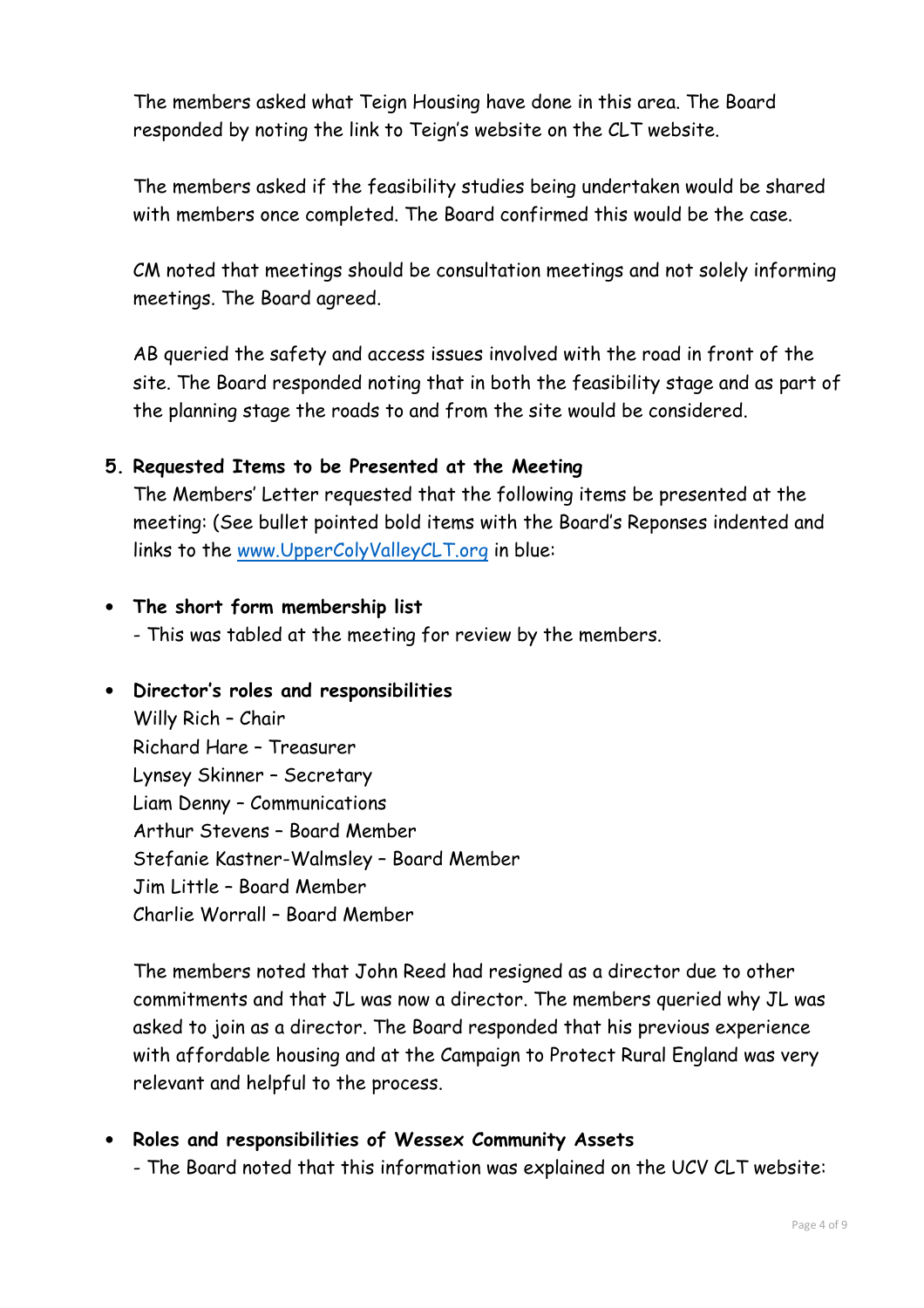https://uppercolyvalleyclt.org/2015/11/16/what-is-the-wessex-community-landtrust-project/

# • **The strategic vision of the UCV CLT**

- The Board noted that this information was explained on the UCV CLT website: https://uppercolyvalleyclt.org/2015/11/17/the-upper-coly-valley-clts-vision/

• **The Business Plan** 

- See item 4 above

# • **Initial feasibility studies**

- The Board explained that these were currently being undertaken by the consultants and that they would be completed in February 2018. The Board presented to the meeting the topographical survey of the existing site that had been completed so far.

#### • **Land identification and acquisition process**

- The Board noted that this information was explained on the UCV CLT website: https://uppercolyvalleyclt.org/2015/03/23/site-chosen/

A member queried why Northleigh Parish Council paid for a valuation of Chilcombe field. The Board noted that this was a Northleigh Parish Council question and not one to be answered by the UCV-CLT.

BS also noted that Northleigh Parish taxpayers were paying for the valuation. The Board advised that this comment should be taken to Northleigh Parish Council.

The members questioned if the Parish Council had already agreed to sell the field? The Board responded by noting that the PC have agreed to sell the field subject to the process going forward after feasibility.

The members queried who suggested the sites. The Board responded that Devon Communities together, EDDC and the local parish councils had ruled out sites that were not suitable and that had left 4 which were then looked at further. The Board referred the members to the detailed explanation on the website.

The members queried what the 'Plan B' was if the feasibility for Chilcombe field doesn't work out. The Board responded that the feasibility is under way and the board will wait for the outcome of it.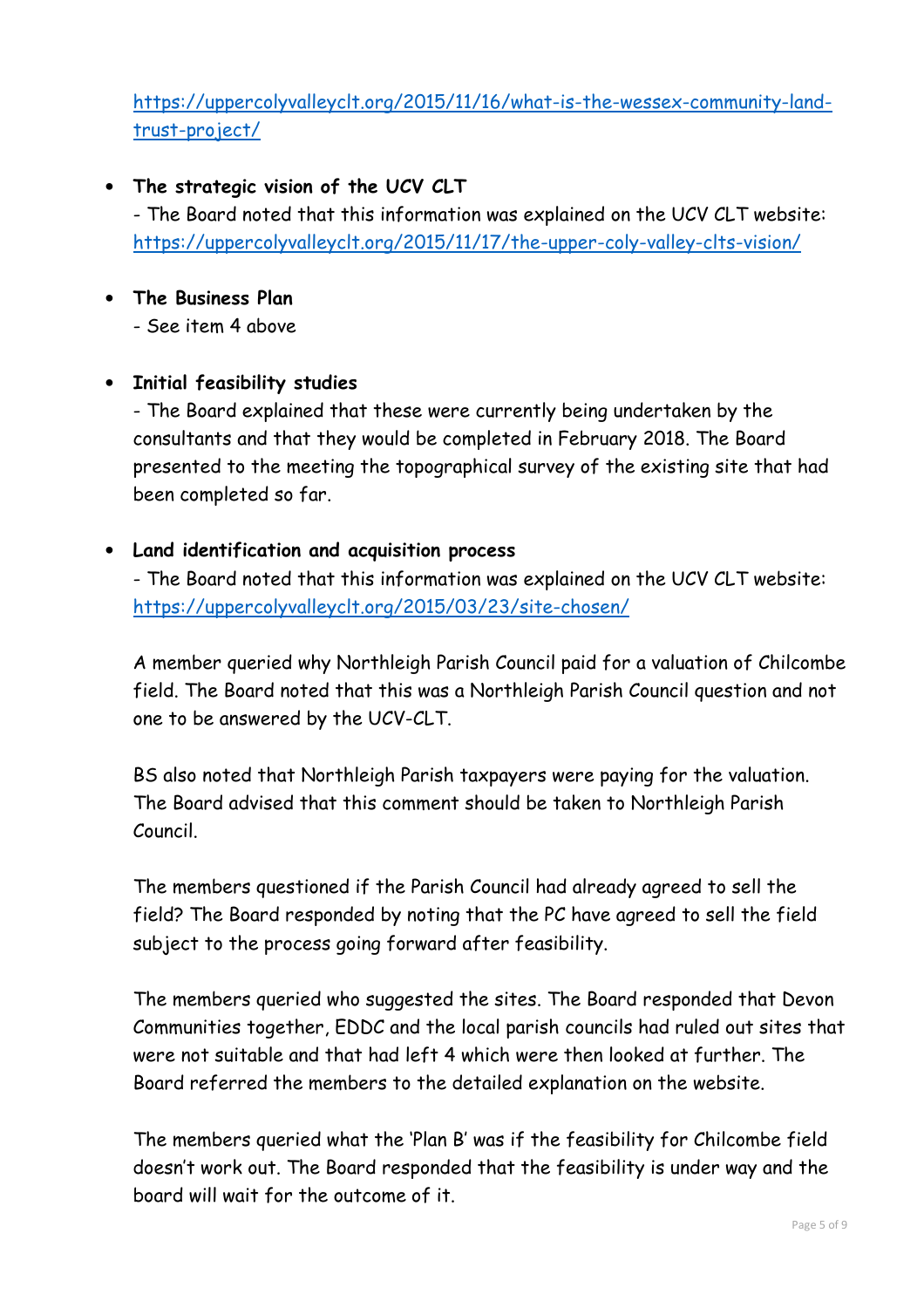#### • **The project plan**

- The Board presented the project plan ghant chart.

#### • **The communications plan**

- The Board presented the Communications plan which will focus on development of:

- The Website
- The Link magazine
- Mailshots
- Open Meetings

With key upcoming stages being the completion of Feasibility Studies in February 2018 and the commencement of Development proposals (subject to the Feasibility Studies' findings in March/April 2018)

- **The Business Management System** 
	- See item 4 above

#### • **The Document Management System**

- The board presented its information filing system
- **A review of the National CLT Guidelines provided check sheets covering: legality, ethos, governance, finance, local ownership and long term stewardship**

- The Board noted that the NCLTN Guidelines checklist referred to in the Members' letter had been written by one of the advisors who was advising the board and hence the checks were being undertaken as part of the regular meetings. The Board also noted however that the checklist was currently being completed by the Board.

# **6. Community Land Trust Rules**

The original members' letter suggested that a number of the Rules of the Upper Coly Valley Community Land Trust were divisive. The Board wrote to the members on 10 November 2017 requesting clarification as to which rules they were concerned with. A second letter from one member was received on 03 December 2017 (The day before the SGM Meeting) noting the following and raising the following additional comments noted in item 7.

The Member's letter stated that the member believed Part A Section 2.1 of the rules to be divisive in that the members or the Community of Northleigh had not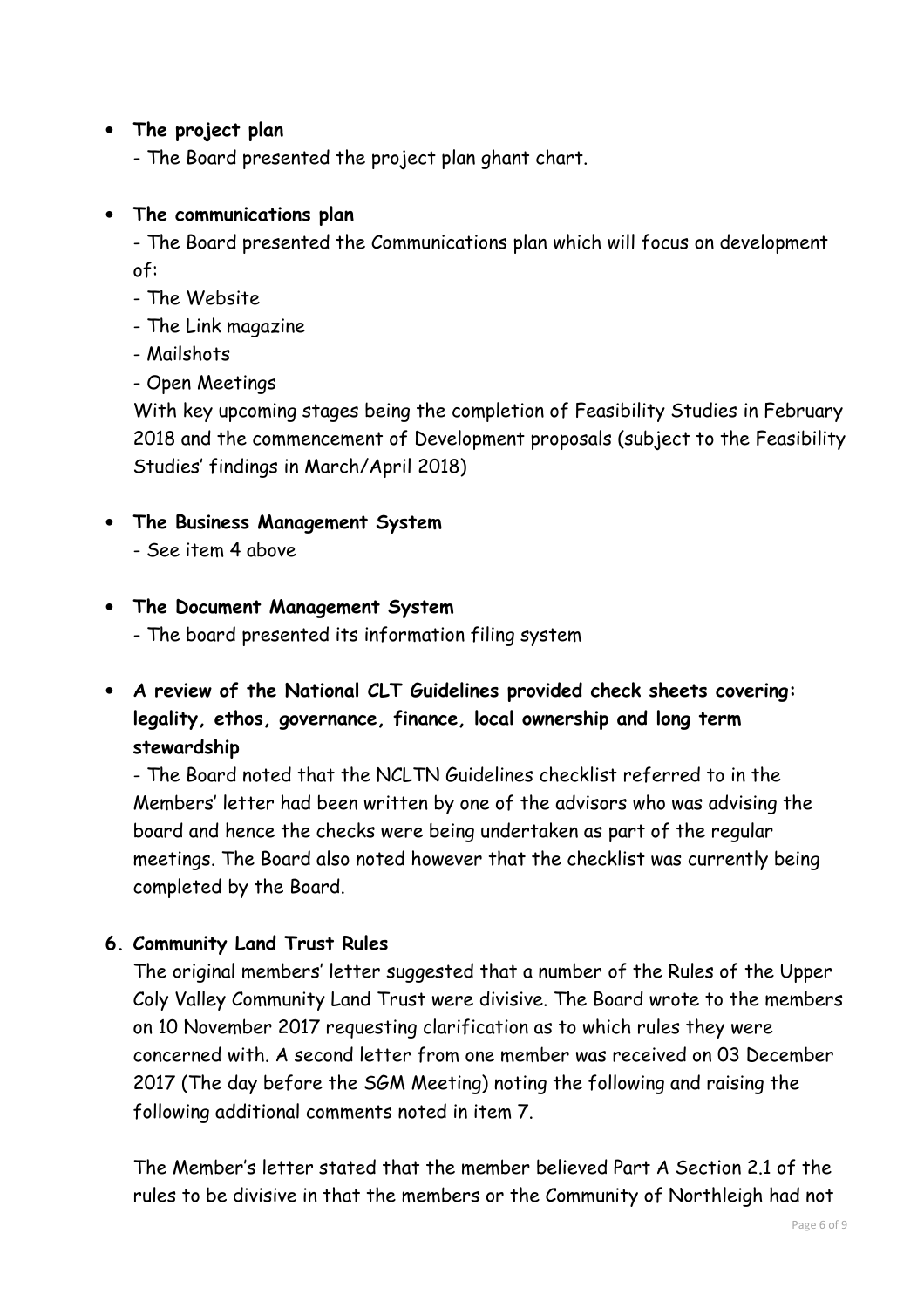requested that the objects as outlined in rules of the CLT be done to them. The letter also noted that the member did not believe it was possible for many people to agree to the objects and therefore to become a member.

https://uppercolyvalleyclt.org/wp-content/uploads/2017/10/Rules-of-Upper-Coly-Valley-Community-Land-Trust-Ltd.pdf

The Board responded by noting that if members do not agree with the objects of the CLT they are under no obligation to join the CLT. The CLT was established with these objects and has requested that members sign up agreeing to and supporting the goals as described in the Rules.

The Member's letter noted that the Rules allow the Board to veto a membership. The Board responded by stating that to date the veto had not been used, however it was there to ensure members supported the objects of the CLT and to prevent people with no connection to the community becoming members.

CM stated that other CLT's have removed the section that states that it is up to board to approve membership,

BS and PM both noted that they did not agree with all of the objects of the CLT contained in section 2.1 of the Rules. BS specifically noted that he did not agree with Rule 2.1.7 that states that the CLT should hold land in trust for its community.

BS stated that LS should not be a member due to not living in the Upper Coly Valley area postcodes. The Board responded that if a member has a local connection or lives or works in the area then they can be a member.

# **7. Additional Issues raised in Letter dated 03/12/2017 Community**

The letter raised issue with the fact that only one of the 8 members of the board of the Community Land Trust lives in the village of Northleigh and stated that it is made up of people with no direct association with the Community who are trying to impose a development on the community.

The Board responded by noting that the Community was the three parishes of Northleigh, Southleigh and Farway and not just Northleigh Village. The members of the board had participated very actively in that community for many years and to suggest that they were not part of the Community was incorrect. The Board is also not imposing the development on the Community, as noted above in section 3 it is imperative that the Community supports the proposals and the Board is looking at ways to increase membership of the CLT.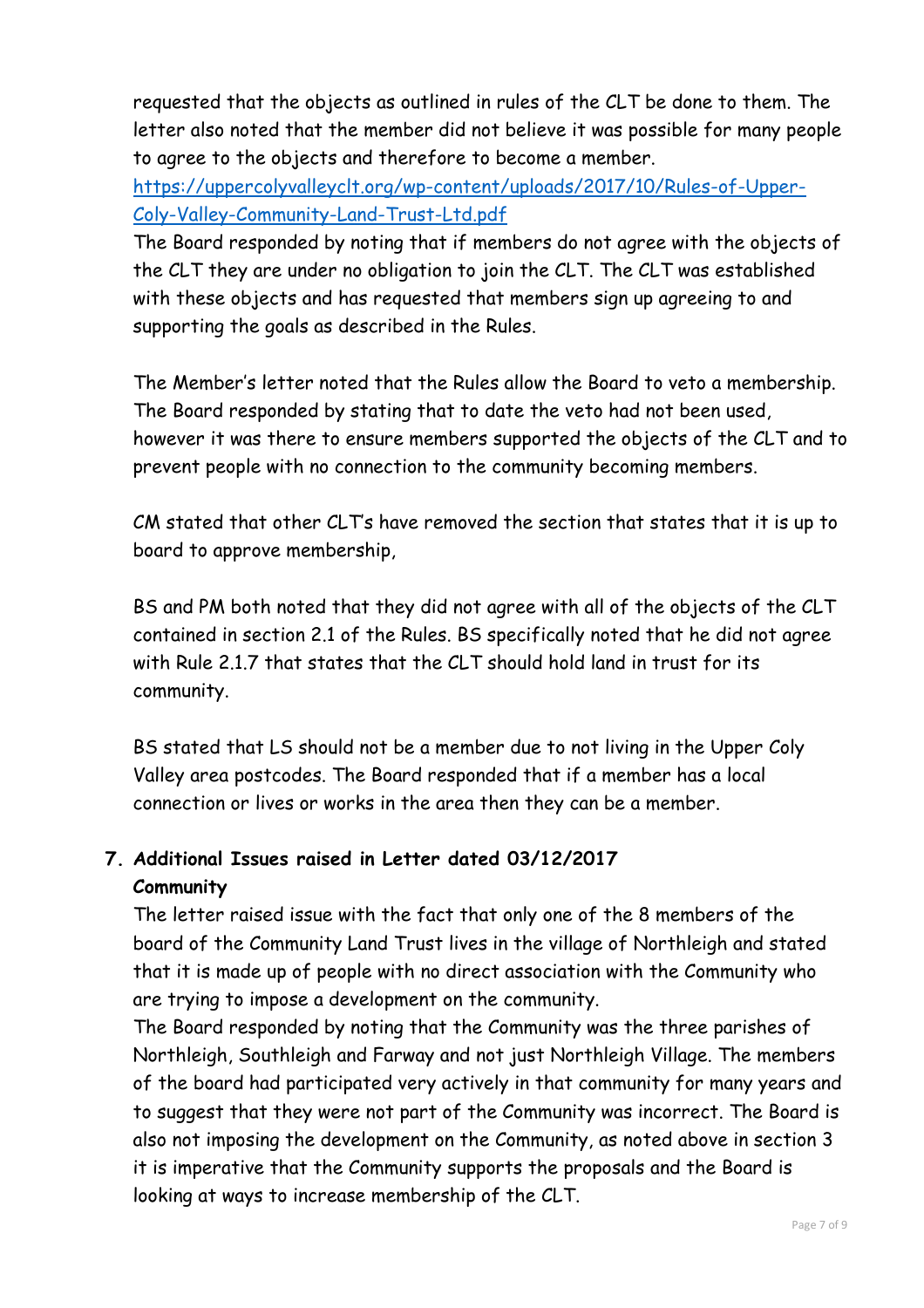# **Farway**

The Member's letter took issue with website statements noting that during the process to locate a site that Farway Parish Council had noted that it did not wish to have affordable housing built in the village. The Board responded by explaining that a similar process to locate sites had been undertaken several years before and that no satisfactory location had been identified within Farway. Based on this it was considered it would be a wasteful process to repeat the process again.

# **Local Housing Needs Report**

The Member's letter notes that the report was commissioned in 2014 and that it states that it remains appropriate evidence of a need for up to 5 years. Given that Widworthy has now split away and that the 5-year period is ending in 2019 the letter suggests that the Parishes should be re-surveyed. The Board responded by noting that the Housing Need in the three Parishes of Northleigh, Southleigh and Farway was now being surveyed without the inclusion of Widworthy to assess if the housing need within the three parishes was still there to require a development in the Upper Coly Valley.

# **8. Members**

The initial members' letter referred to Lyme Bay Community Land Trust and the way it operates and suggested that the UCV CLT was actively discouraging nonboard members' engagement. The Board responding re-iterating the comments noted in section 3 above and stating that:

- The CLT is a Community Benefit Society

- It is controlled by the members by members standing for, and voting for, the Board of the Society.

- The Board then have a responsibility to make the operational decisions of the Society, and act in the best interests of the whole community and not just the members.

- To succeed in obtaining Planning Approval the CLT must show Community Support

BS noted that he would continue to send letters to hold the board accountable as he had been unable to be a director of the CLT due to his conflict of interest.

# **9. Communication**

The Members' Letter criticised the Chair of the Community Land Trust for announcing at a Parish Council Meeting that the CLT had received a grant from East Devon District Council before it was announced to the general membership